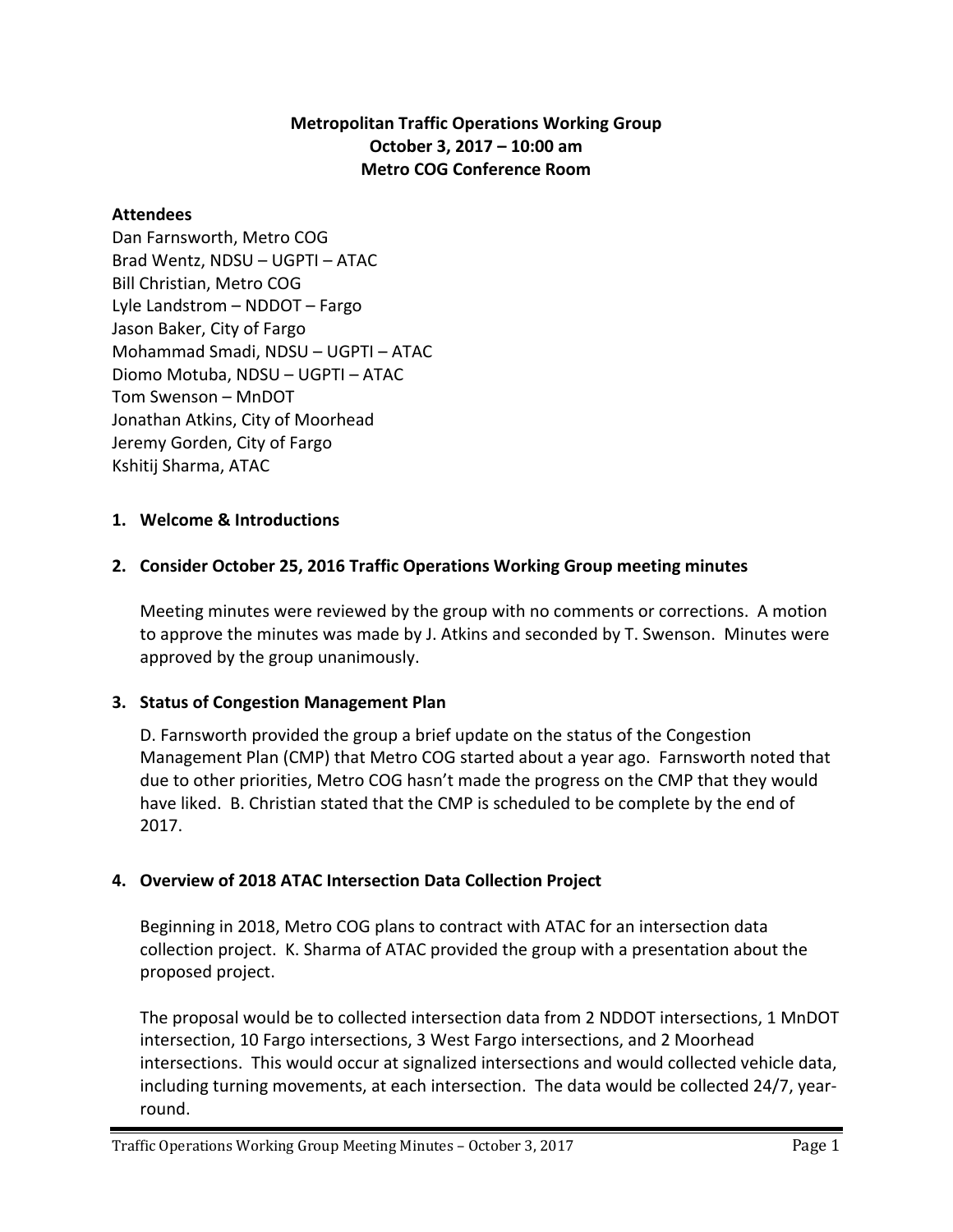Many benefits would come from a successful intersection data collection project. Such data could be used to provide more accurate annualization factors, signal timing plans could be altered for different times of year, and peak hour volumes/factors could be determined.

K. Sharma went over the system currently in place for the City of Grand Forks where ATAC has been collecting vehicle data at 53 signalized intersections using their vehicle detection cameras. In the case of the Fargo‐Moorhead project, ATAC will need to work with each jurisdiction to be able to pull this information from the cameras or signal controllers. In Fargo‐Moorhead, some jurisdictions use loops for detection while others use cameras.

It was stated that the intent of this project would be to use this as a pilot project with the intent of eventually having this data collection system setup for as many signalized intersections in the FM area as possible.

It was asked if this system is able to collect pedestrian/bicycle data. K. Sharma stated that the cameras they are using in Grand Forks don't have the technology to count bicycle or pedestrians, however it was noted that newer cameras are being developed that will be able to detect bicycles and pedestrians. It was also noted that the newer cameras will have more stable imagery so that wind will have less of an effect on the detection capability.

# **5. Status of 2015 calibrated Travel Demand Model**

D. Motuba of ATAC provided the group with an update on the 2015 Travel Demand Model that they are calibrating for the FM area. He noted that all of the information they need to calibrate the model has been collected (signal timing data, etc.). Motuba mentioned that he could use the freight 'FAF' data that Metro COG recently received as part of the Freight Plan. B. Christian will send that data to Motuba. Motuba mentioned that the calibration of the 2015 model should be complete by the end of next month.

## **6. ITS Deployment Plan discussion**

D. Farnsworth started the discussion by mentioning that he thought it would be a good idea to review some key items from the 2014 ITS Deployment Plan and see what progress has been made since the adoption of the Plan.

The first discussion was about the fiber network. Each jurisdiction provided their fiber implementations that have taken place since 2014. Unfortunately, West Fargo was not present at the meeting so no definite information could be provided for the fiber optic network in West Fargo.

The next discussion was about signal coordination between adjoining jurisdictions.

 MnDOT and Moorhead stated that they have an MOU where Moorhead provides operations and maintenance of MnDOT signals located within Moorhead. If the cost